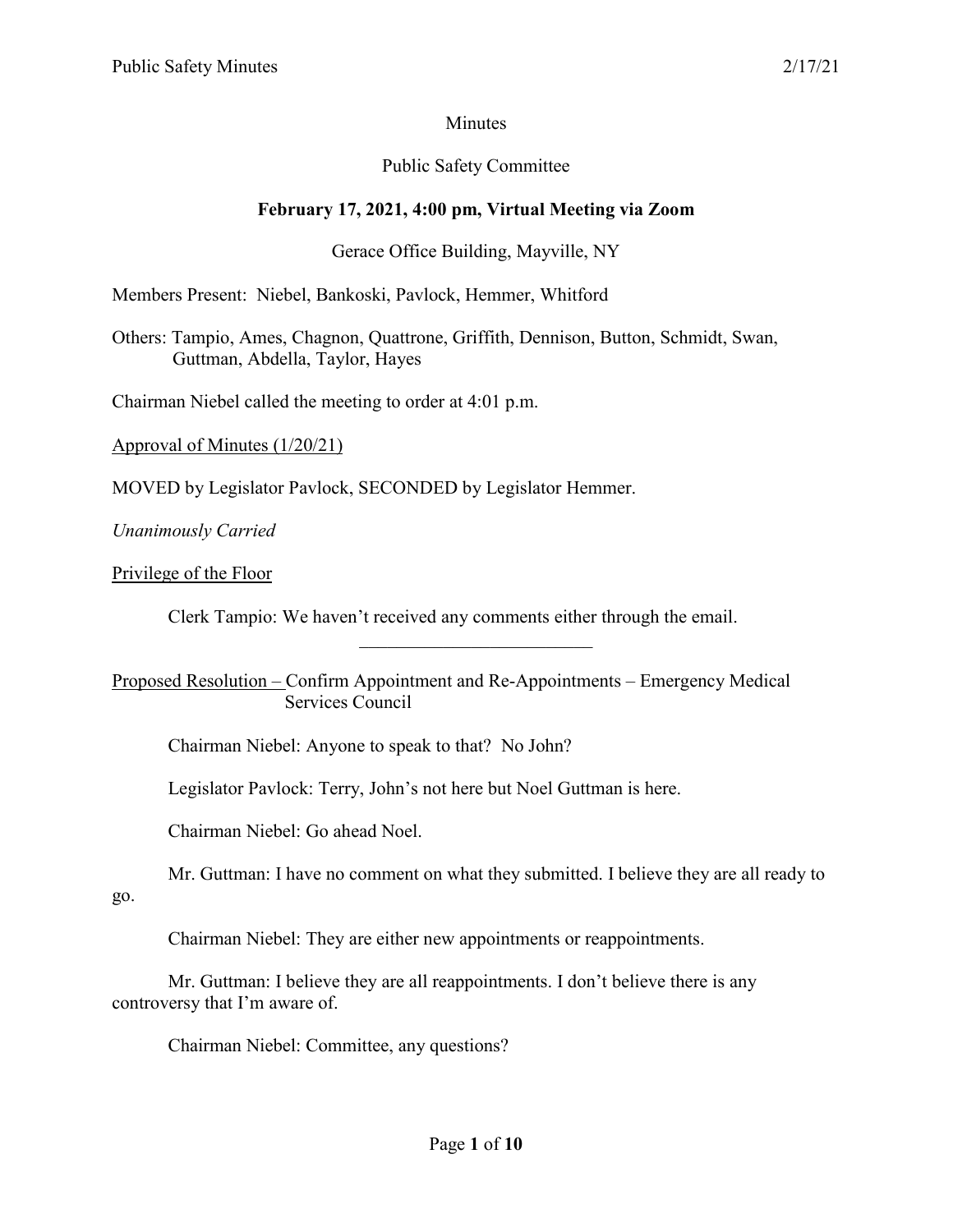Mrs. Hayes: Terry, that resolution is actually prepared by the County Executive's office, not Emergency Services.

Chairman Niebel: Thank you. Those in favor?

# *Unanimously Carried*

## Proposed Resolution - Amend 2020 Budget for Year End Reconciliations – Office of the **Sheriff**

Sheriff Quattrone: I think Jen was logging on but, we did have some shortages from the appropriation accounts which would be covered with - Jennifer is here. I'll let Jen explain it but we are covering it with the decrease or the lack of funding within our own budget using mainly our contractual services *(inaudible).*

Chairman Niebel: Jen, it looks like you are increasing some appropriation account by \$714,148. You are decreasing some other appropriations accounts by \$636,857 and increasing a revenue account by \$77,391 and that balances out.

Mrs. Swan: Yes.

Chairman Niebel: Any questions of Jim or Jen?

*Unanimously Carried*

## Proposed Resolution – Amend 2020 Budget for Year End Reconciliations – District Attorney's Office

Mr. Schmidt: I understood that we came in in a shortfall part of which was the turnover savings when in fact we really didn't have a turnover in the office in 2020. I think that was a significant part of it. If I understand the budget performance report correctly, it looks like the other part of it had to do with CARES Act money which in fact we did not receive. Kathleen, am I correct in understanding that?

Mrs. Dennison: Yes. There was a grant that the District Attorney's office received or was awarded but really wasn't utilized. So that's why you see the decrease in appropriations. It's a combination of two things as the District Attorney mentioned. Part of it was is because the grant could not really be executed or utilized in 2020 so there is approximately \$30,000 of expense that was not incurred because the grant wasn't used so there was a revenue shortfall associated with that but a savings in contractual. The other savings in contractual is just that the District Attorney, the department did a good job of managing its contractual expenditures and brought most of those under budget, not counting the expenditures associated with the grant.

Chairman Niebel: Kathleen, the increase in revenue account, the property tax items/sales tax, can you just address that for a second?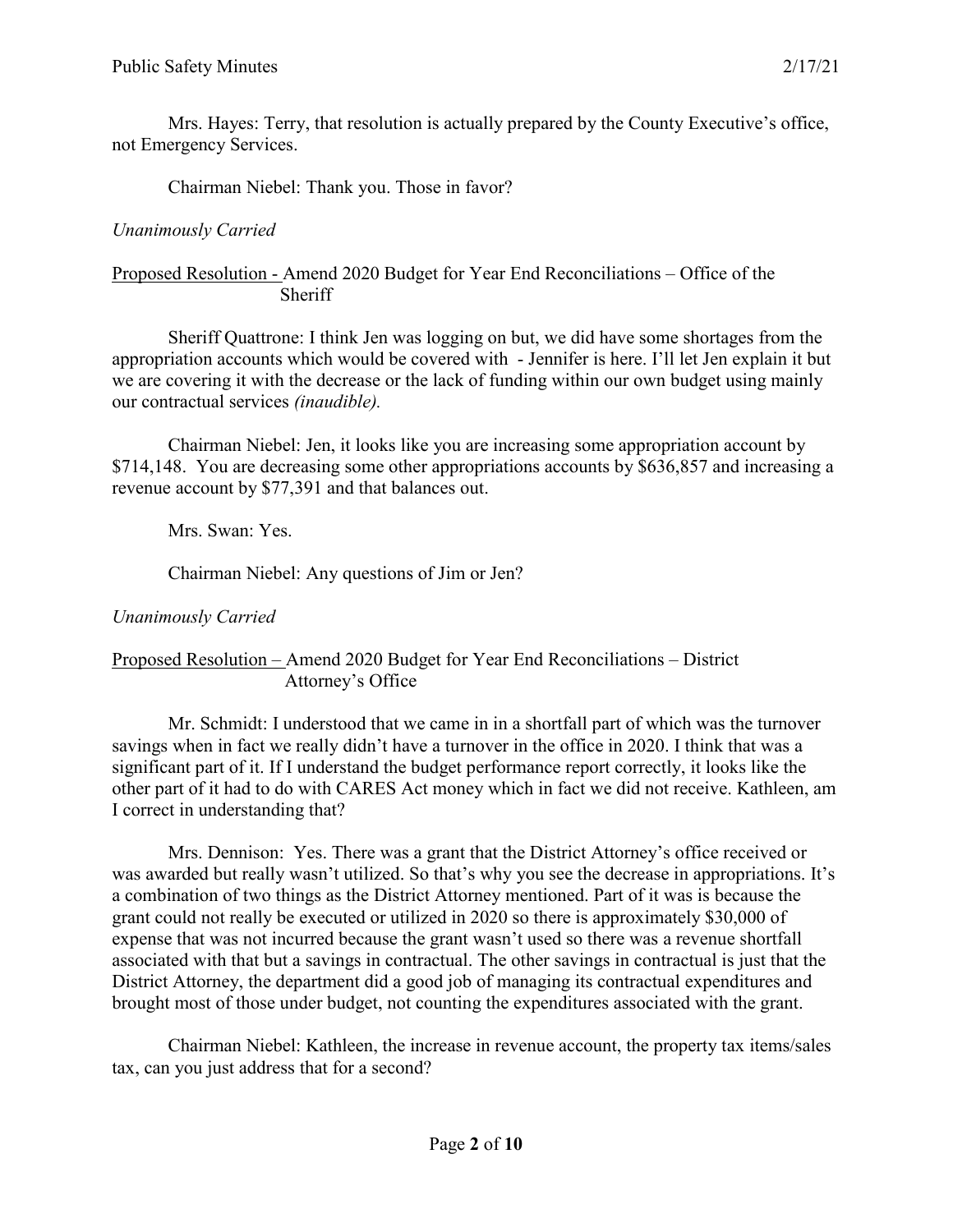Mrs. Dennison: Sure. Unfortunately the District Attorney's department cannot balance its overrun in expenditures within the department so we are proposing to use a small portion of the surplus from the sales tax. As Jason mentioned, the budget for 2020 does include a relatively significant expected turnover savings so their point ones and point eights were reduced in 20' expecting that they would have some vacancies throughout the year and that did not occur. So that's a big reason why the department is over budget in the personal areas.

Chairman Niebel: Any questions?

## *Unanimously Carried*

### Proposed Resolution - Amend 2020 Budget for Year End Reconciliations – Emergency **Services**

Mrs. Hayes: This is our usual end of year adjustment. We were under in almost everything except *(inaudible)* and mostly I believe because of health insurance. Kathleen can correct me if I'm wrong.

Mrs. Dennison: That is correct, yes.

Mrs. Hayes: And we were able to balance within each department.

Mrs. Dennison: Could I add a comment at this time?

Chairman Niebel: Sure.

Mrs. Dennison: One thing I should have mentioned at the outset of the meeting, we discussed a little bit in the committee meetings yesterday, just in general, you probably will see quite a few adjustments in the smaller departments in the health insurance area and some of them in wages too. There are some actual events that were not included in the 2020 budget in wages. That would be the contractual wage increase awarded to CSEA unit 6300 so those were awarded after the 2020 budget was established. So that is causing some increases in wages in all departments but a lot of departments especially because of the furlough they had unfilled positions so they were able to absorb the increase in wages. But when it comes to health insurance again on some of the smaller departments especially the budget does not include the effects of fully funding the high deductible for all CSEA 6300 members. So that is an increase especially if the people were already on the high deductible plan. So that is affecting especially Emergency Services, those additional expenditures for the high deductible. Some of the larger departments, there were people that were budgeted on the old PPO plan and they had to change in 2020 to the high deductible plans but there was some premium savings. But in departments, most people were already on the high deductible plan, they didn't get those savings in premiums because premium, they were already on the lower cost plan and they got hit with additional charges for the deductible. So there are some overages in individual departments when it comes to health insurance.

Chairman Niebel: And that affects the .8's?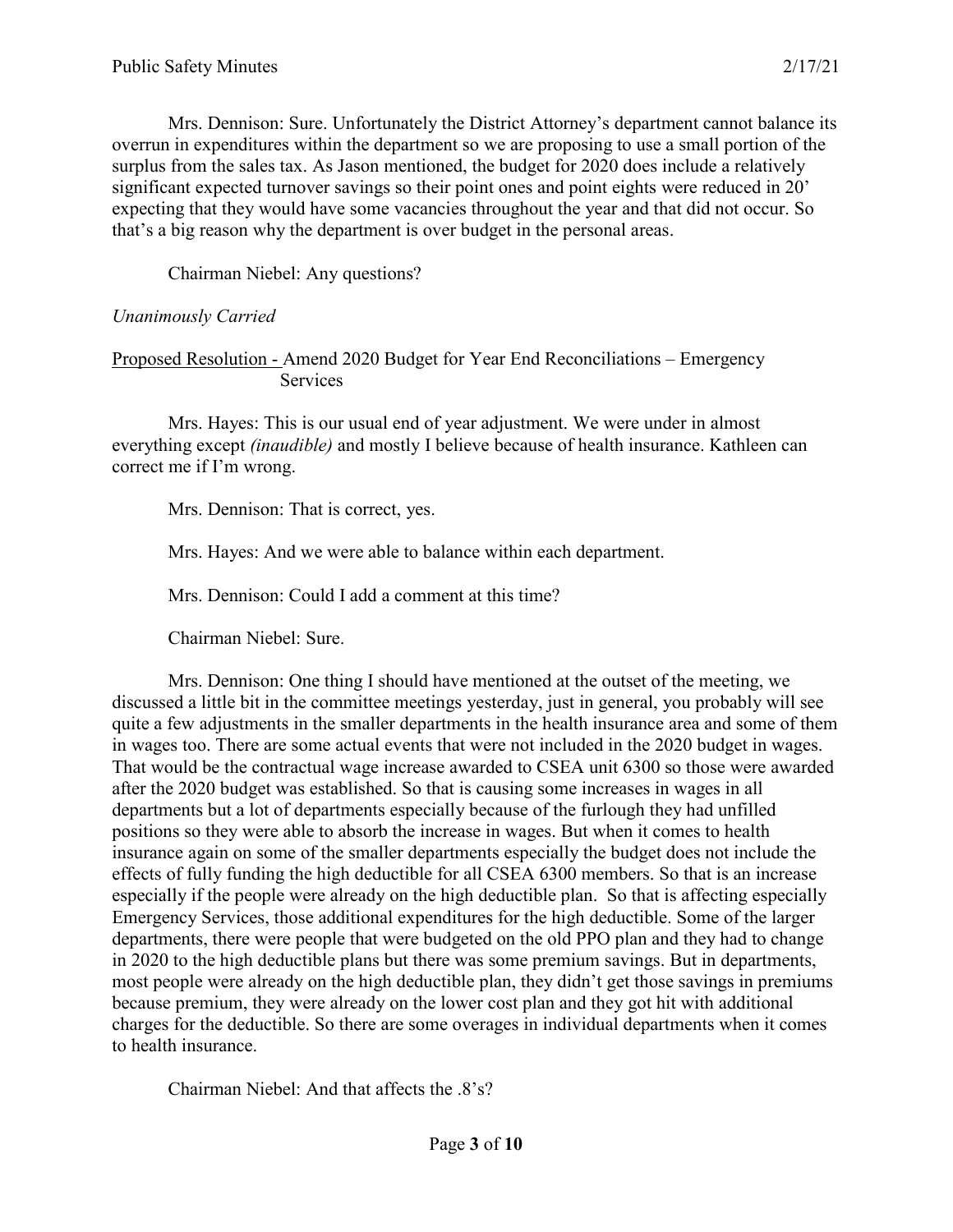Mrs. Dennison: That's correct. Yesterday, Finance Director Crow did send out an email to all the Legislators especially about health insurance. There is a lot of information in that email but the gist of it is what I just summarized for you.

Chairman Niebel: Thanks Kathleen. Committee, any questions?

Legislator Pavlock: I just have a comment, I suppose, that is in regards to that. Obviously in like, some of the departments weren't hit as hard by like backing up to the Sheriff's year end reconciliation, the .8's, a couple of those were pretty sizeable so the explanation that Kathleen just gave us I'm sure is probably the large portion of why some of those amounts were bigger. It's a bigger department too.

Chairman Niebel: And that addresses your concern, Dan?

Legislator Pavlock: It does. I just lost my opportunity when we were on this *(inaudible).* I didn't speak fast enough.

Mrs. Dennison: If I could expand upon that for the benefit of Mr. Pavlock and others. As you are aware, there is a variety of unions in the Sheriff's organization. One thing that is particular to the Sheriff's changes in employee benefits is that there was a fairly significant increase in the premium for the policies between what was budgeted and what was actually charged. So that affected the Sheriff particular in the Jail and in Dispatch because those people, they are in the CCSEA union. That agreement was settled at the end of 2019 and we did make an adjustment to the budget for the health insurance effects as a new contract. But the actual premiums came in higher than expected. Just for that particular bargaining unit. So, there is a little bit of a special case for a couple of the Sheriff's Department.

Legislator Pavlock: Will that have some affects on this year's budget or did we know *(inaudible)* before hand?

Mrs. Dennison: It should not have as dramatic affects on the 2021 budget. We found after the 2021 budget was finalized, the health insurance premiums for all departments, all units, unfortunately are a little bit higher but only by a couple of percent. In the Sheriff, the CCSEA unit, the actual expenses were about 10% higher than the budget premiums so it was quite dramatic. The other thing that affected the dispatch benefits is that, we kind of forced the CCSEA contract into the budget because it was approved right at the - like October 2019, so we couldn't factor it into the budget as we normally would so we kind of put in a couple of plug figures and those adjustments were all put into the Jail even though some of those members are also in the dispatch department. So, that caused the dispatch unit to be a little bit out of whack, actual to budget.

Legislator Pavlock: Thank you for that and thank you Terry for letting us back up.

Chairman Niebel: No problem Dan, Any comments? O.k. All in favor?

*Unanimously Carried*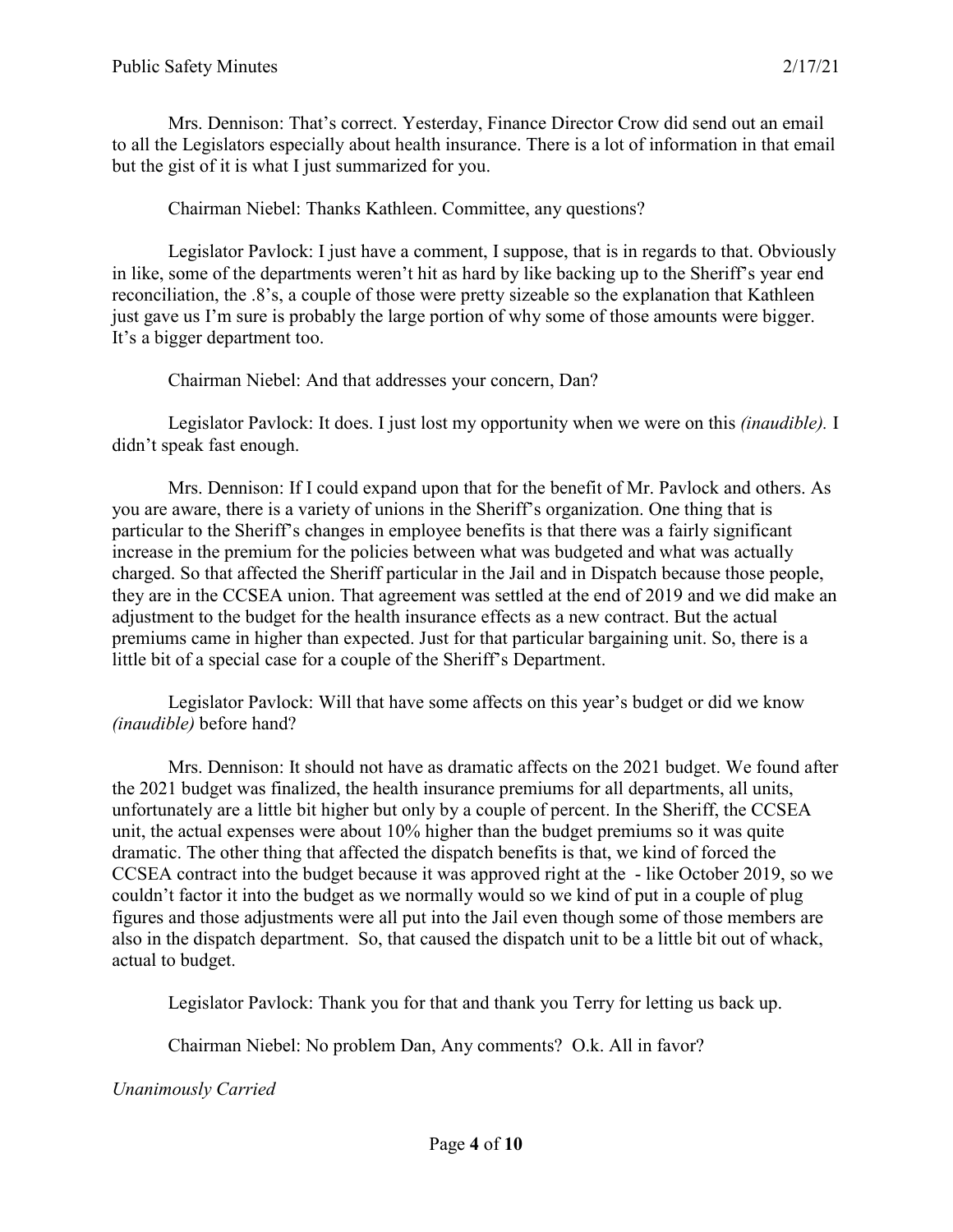Proposed Resolution – Fiscal Year 2019 Hazardous Emergency Preparedness (HMEP) Grant Program

Mrs. Hayes: This one was *(inaudible)* last year but because of COVID, it was supposed to be used for training, it was cancelled. We did get approval from Homeland Security to extend it to next year so this money will be used for Haz Mat training.

Chairman Niebel: Any questions of Val?

## *Unanimously Carried*

Proposed Resolution - Amend 2021 Budget for State Homeland Security Program (SHSP) Grant Award (2018-2021)

Mrs. Hayes: This is a previously accepted award going to appropriate some money for equipment,  $$7,300$  is -

Mr. Griffith: I believe that was a dive team depth finder equipment.

Mrs. Hayes: That's right. That is for the dive team. It's for a high end depth finder and then the \$14,500 is for *(inaudible)* rescue to replace some of their out of date supplies.

Chairman Niebel: You are offsetting that with an increase in the revenue account, Federal Aid, Homeland Security.

Mr. Griffith: That is correct.

Chairman Niebel: Any questions of Val or John? All in favor?

*Unanimously Carried*

Proposed Resolution – Amend 2021 Budget for State Homeland Security Program (SHSP) Grant Award (2020-2023)

Mrs. Hayes: This one is also for supplies. The contractual part for hazardous materials, that is for econ equipment. The tech rescue is for shoring equipment and *(inaudible)* Emergency Services is for computers for our command vehicle.

Chairman Niebel: It's all within your account?

Mrs. Hayes: Yes.

Chairman Niebel: Committee, any questions?

*Unanimously Carried*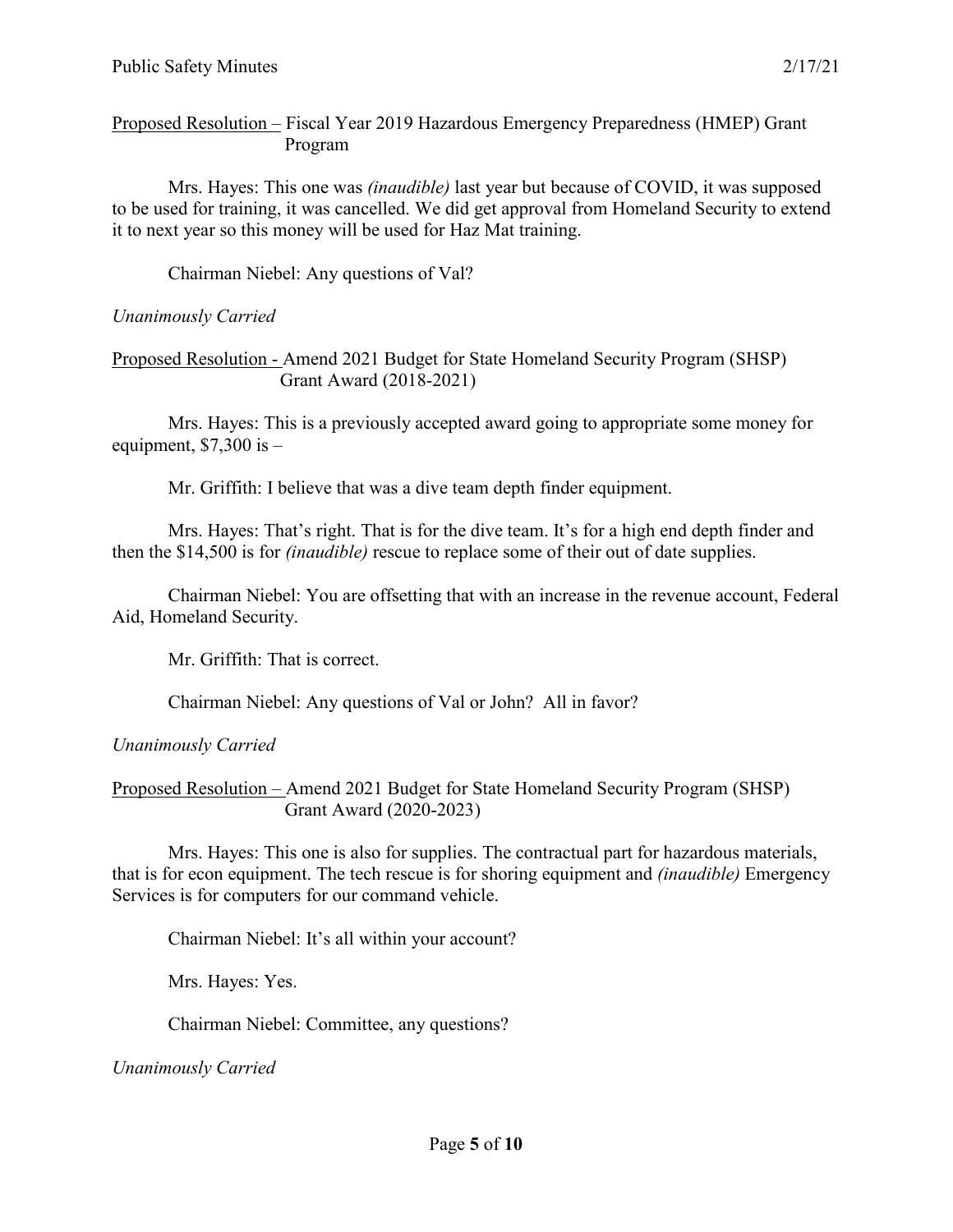Proposed Resolution - Amend Emergency Services 2021 Budget for Vehicle Accident Claim

Mrs. Hayes: I'll let John take over on this. He knows more about this vehicle than I do.

Mr. Griffith: This is Medic 74 which was involved in an accident in the Town of Ellington while responding to a call. Cosmetically the car didn't look that bad. A lot of damage underneath. In fact, this \$12,386 would be the first claim. I talked to Kzar (?) Collision today who is doing the work on it. It's just about done, they had to replace the frame and the bill is now up to \$23,800 so there will be another check coming to offset this going forward. It's not done yet. It's probably going to come in somewhere close to \$25,000. So *(inaudible)* to cash out on that next month. Any questions on that for me?

Chairman Niebel: John, anybody hurt in the accident?

Mr. Griffith: No. It went off into the ditch, ran down the ditch where the ditch teed, it just caught in end of the culvert and did the damage up underneath the front of the car.

Chairman Niebel: Somebody drives like I do, in other words.

Mr. Griffith: Well, whenever you drive emergency response vehicles on bad roads, it's kind of an occupational hazard, I guess is part of it.

Chairman Niebel: Committee, any questions?

Legislator Hemmer: How close to being totaled?

Mr. Griffith: I don't know. It was a brand new Chevy Tahoe, so it's not our choice. I do know that I believe the insurance company worked along with Enterprise Leasing because this is an Enterprise vehicle on this as to how much they wanted to do and where they would end up. It was their choice to continue to work on it.

Chairman Niebel: Yea, we don't have any say on that. It's up to Enterprise. Any other questions on this?

#### *Unanimously Carried*

Discussion - Implications of Pending Legalization of Recreational Marijuana in NYS

Discussion - Overview of 2020 EMS – John Griffith

Other

Proposed Resolution – Amend 2020 and 2021 Budgets for Grant Equipment Revenue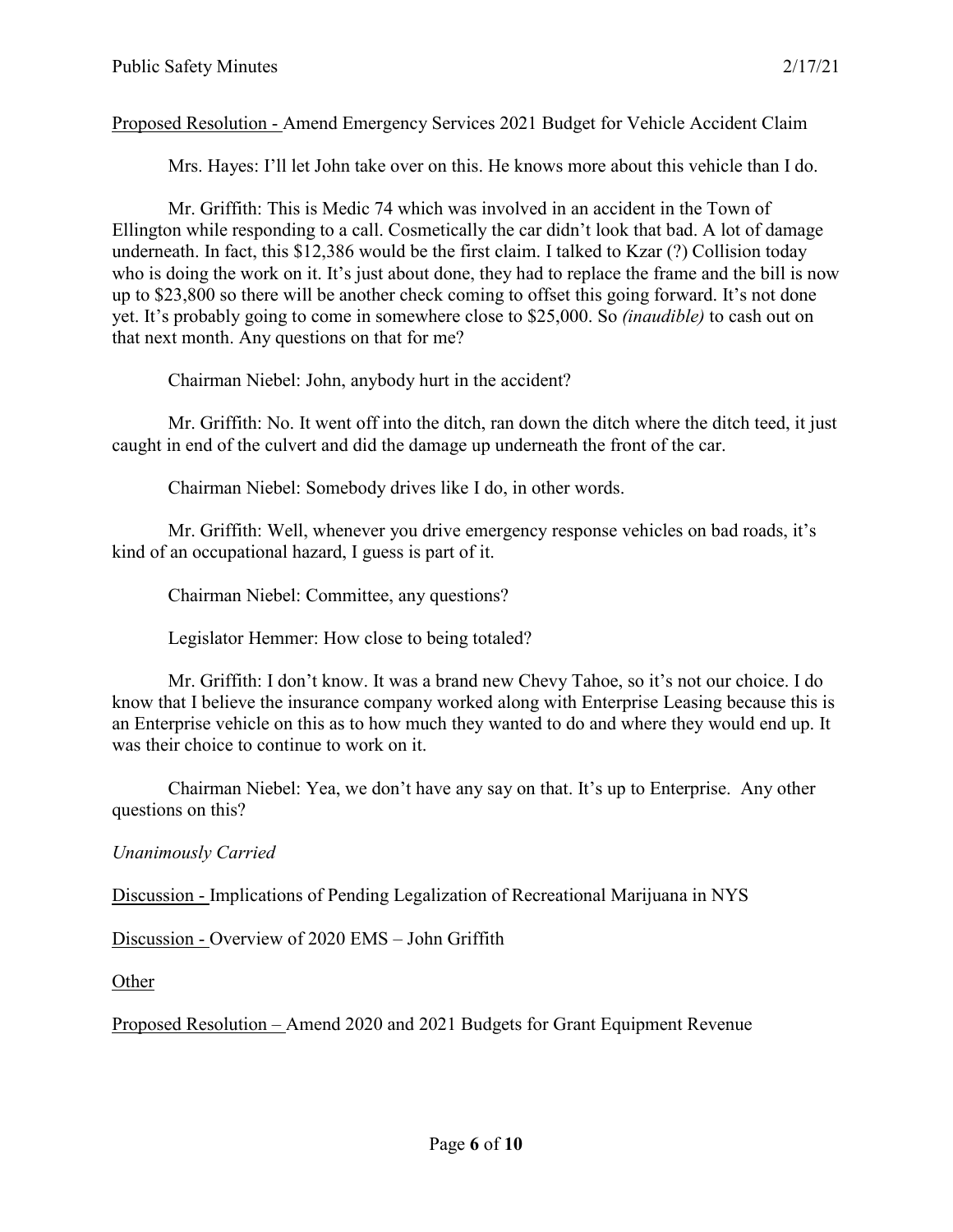Chairman Niebel: Olivia can bring this up on the screen for you to see. Take a look at it, if you feel comfortable, we'll act on that today. Jim and Jen, you would like this acted on today so we can pass it onto Audit & Control tomorrow, I presume?

Mrs. Swan: Yes. Basically what this is for, this pertains to outstanding –

Chairman Niebel: Well, is it up on the screen now?

Legislator Bankoski: Yes.

Chairman Niebel: Try and look at it real quick while Jen is explaining.

Mrs. Swan: This is revenue associated with a couple of encumbrances. Some of you are familiar of how that works. When there are purchase orders open at the end of the year, if we don't have them closed, they are automatically rolled into the following year. We have some grant expenses that have purchase ordered tied to them. Not all those purchases were made in 2020 so the expenses have automatically rolled to 2021 but the revenue is not automatically *(cross talk)..*

Chairman Niebel: They are encumbered for the next year, the expenditure part.

Mrs. Swan: Correct. And since the revenue doesn't move with it, this is our act of moving that revenue with those expense to offset it and right side it essentially.

Chairman Niebel: So Jen and Kathleen, what you guys are doing is making changes to the 2020 budget, as far as decreasing the revenue then you are also, as far as the 2021 adopted budget, you are making the following changes and increasing the revenue for this year.

Mrs. Swan: Correct.

Chairman Niebel: And that's because the expenditure part in 2020 was automatically encumbered and carried over to 2021.

Mrs. Swan: Yes.

Chairman Niebel: Kathleen, is that about it.

Mrs. Dennison: Yes, that's very accurate portrayal and Jennifer information is all accurate as well. The purchase orders, they transfer, they take budget out of 2020 in this case and put it into 2021. But as Jennifer explained, nothing happens with the revenue so when you look at the current financial performance for the Sheriff's office, in a couple of those departments, it looks like the revenue is way under budget because there is a revenue budget there that they couldn't achieve because they didn't do the grant work. So, we want to balance the expenditure budget that will give to 2021 by also moving the revenue budget. One accounting technicality that doesn't really show in the resolution is that decreasing the revenue budgets in 2020 will in affect use fund balance in 2020 but contribute to fund balance in 2021.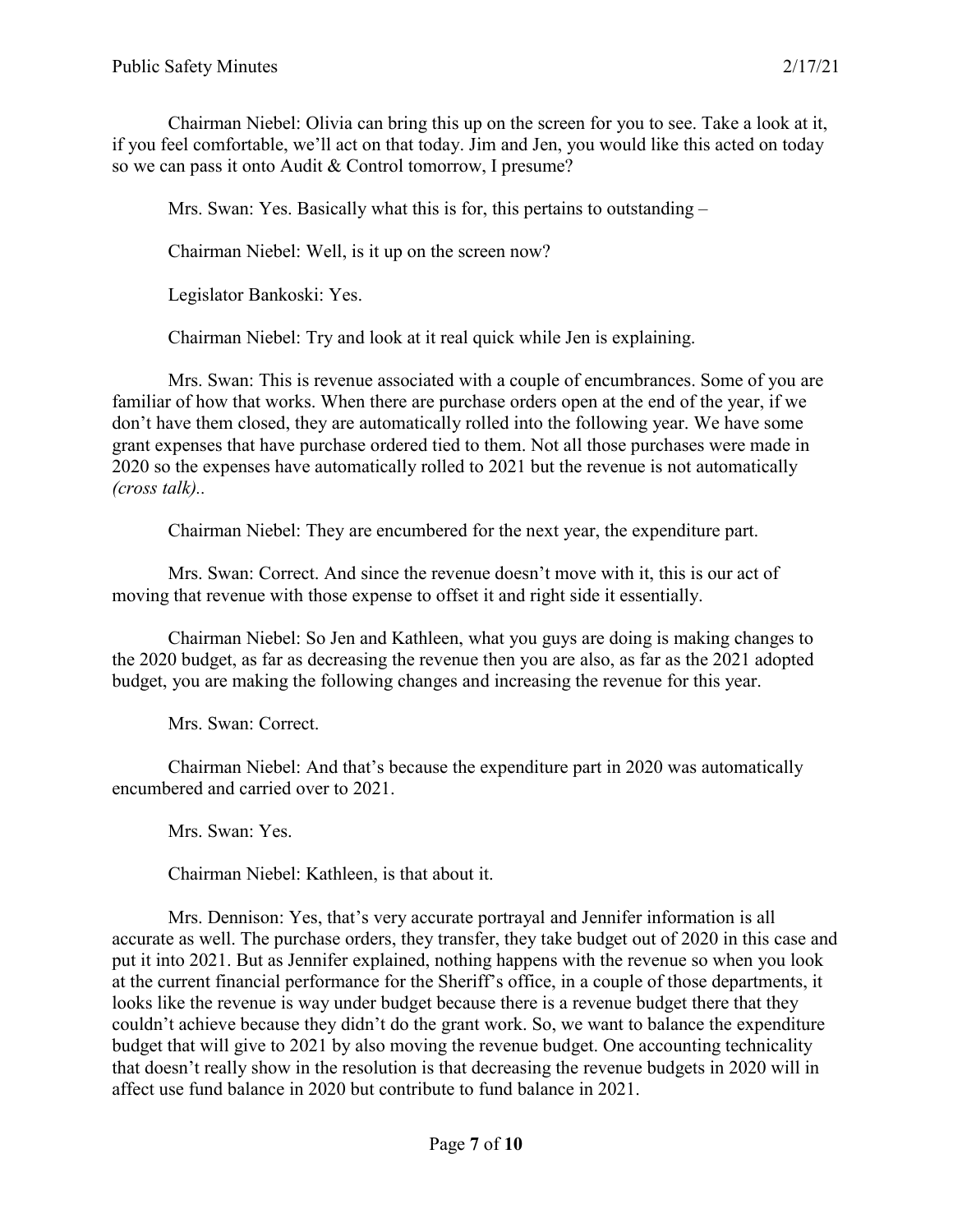Chairman Niebel: They are offsetting.

Mrs. Dennison: Yes. That could have been added to the resolution. We've done this type of resolution before in similar cases and we generally don't put in the contribution to and the use of fund balance because it kind of happens in one way one day on the  $31<sup>st</sup>$  of the year and then the opposite way on the  $1<sup>st</sup>$  of the following year. So, as I say, again, the rationale for doing it is just to balance the revenue and expenditure budgets in 2021 and to make the 2020 financial results more reflective of what's actually happening.

Mrs. Swan: I do need to add one more thing to that. Kathleen did a great job with this resolution. This was a last minute adjustment that she brought to my attention this morning. But, I do need to have the 2021 adopted budget portion will all be going to A.3110.GRNT. You can disregard that first account number because as you remember, when we were doing the budget review, we're going to be changing all of our grant expenditures and revenue starting January 1<sup>st</sup> of this year to the grant account. So we're going to be changing the account allocation on those *(inaudible)* as well.

Mrs. Dennison: O.k.

Chairman Niebel: O.k., so Jen, what are you saying? The \$86,096, we just –

Mrs. Swan: Is going to the same account as the \$61,460.

Chairman Niebel: So it's all going to the same account and the total will be \$148,556.

Mrs. Swan: Correct.

Chairman Niebel: O.k., so do we just – what do we cross out here? What kind of changes are we making?

Mrs. Dennison: I would suggest that you make an amendment to strike the first line under *(inaudible)* account and then –

Chairman Niebel: Kathleen thank you that is what I was trying to get at. So we just want the 311 grant to read, \$147,556 and the first one that says decrease revenue account and then change it also to increase that to the \$147,556?

Mrs. Swan: No. Terry, if I may step in, the 2020 adopted budget portion with the decrease revenue account details provided, that should not change. But down below under the increase revenue that first line needs to be eliminated because now all of that \$147,556 will go to that second account. So strike that –

Chairman Niebel: O.k., Jen for that second line that says increase revenue account 3110, Federal Aid other public safety aid, that should be, instead of \$61,460, \$147,556?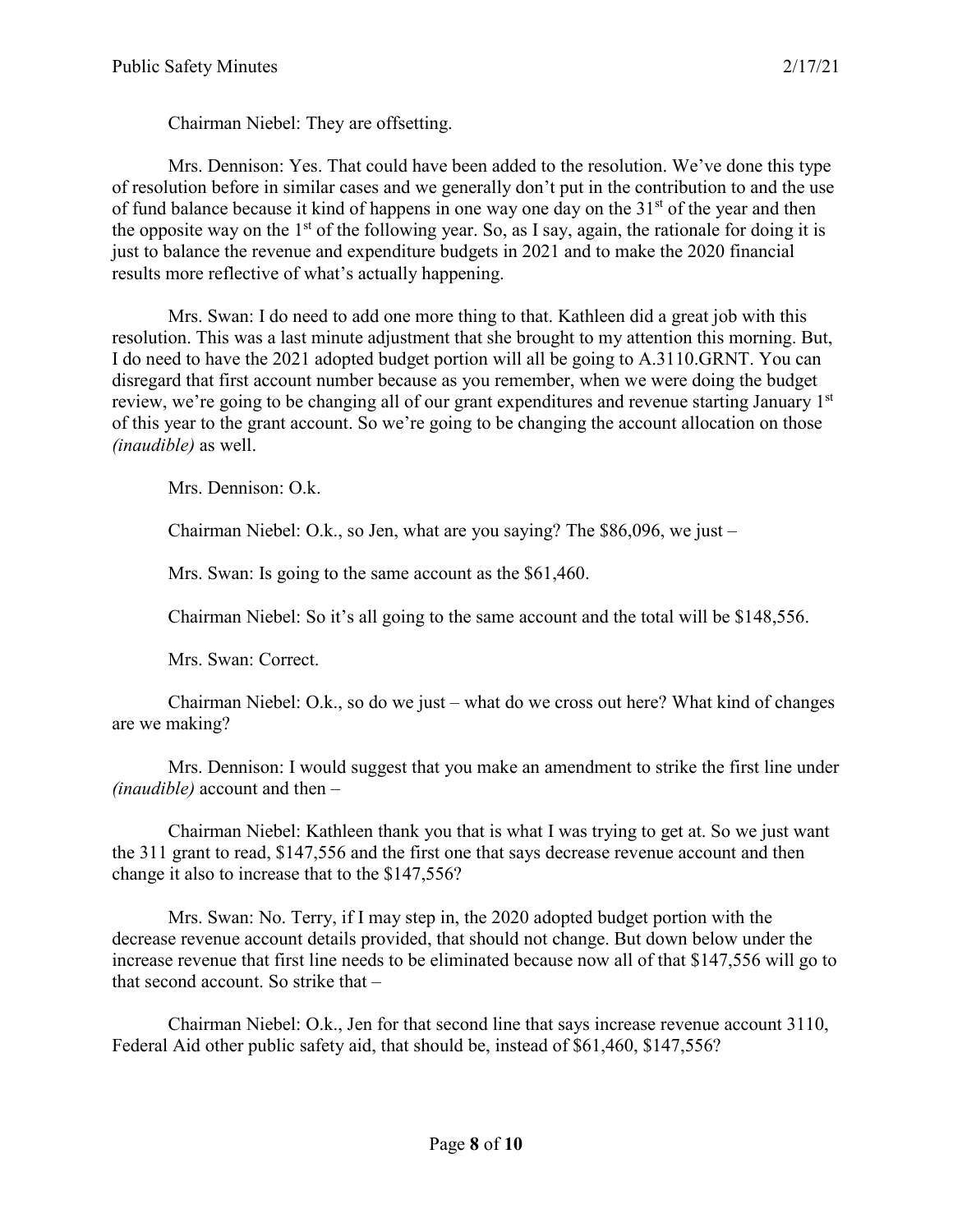Mrs. Swan: You are correct. I'm sorry I made it very confusing and I apologize to the committee for that.

Chairman Niebel: That's o.k., we'll blame the Sheriff. Committee, do you understand that?

#### *Committee agreed.*

Mrs. Dennison: So we would be striking the first line under increase revenue account and also striking the total line because that will no longer be needed. And I just noticed there is a slight typo in the decrease, where is says decrease revenue account, it should be plural, decrease revenue accounts.

Chairman Niebel: Kathleen, so if you could summarize one more time just so everybody is on the same page.

Mrs. Dennison: I will defer to Kathy and Olivia. Should the committee be entertaining an amendment to amend this resolution?

Chairman Niebel: I think we should but, would you just give us the numbers again and how we should amend this?

Mrs. Dennison: The amendments would be in the decrease revenue account section just to add an "s" to make account into accounts, plural. Then in the increase revenue account section to strike the first line which includes the A.3020.PSCN., eliminate that entire line including the amount. Then to change the total in the line that pertains to line A.3110.GRNT change, that amount to \$147,556 and to strike the total line in the increase revenue account section.

Deputy Clerk Ames: I'm doing that right now on the paper copy right now.

Chairman Niebel: Olivia, as soon as you have that done, would you let me know?

Deputy Clerk Ames: I don't have it on the screen corrected yet but I have it on the paper copy.

Chairman Niebel: Committee, can you follow that?

Legislator Hemmer: Yes, it was very easy to follow that.

Legislator Bankoski: Yes, we got it Terry.

Chairman Niebel: O.k., first of all we need a motion to amend to the figures that Kathleen and Jen just went over.

Legislator Bankoski: I will make that motion.